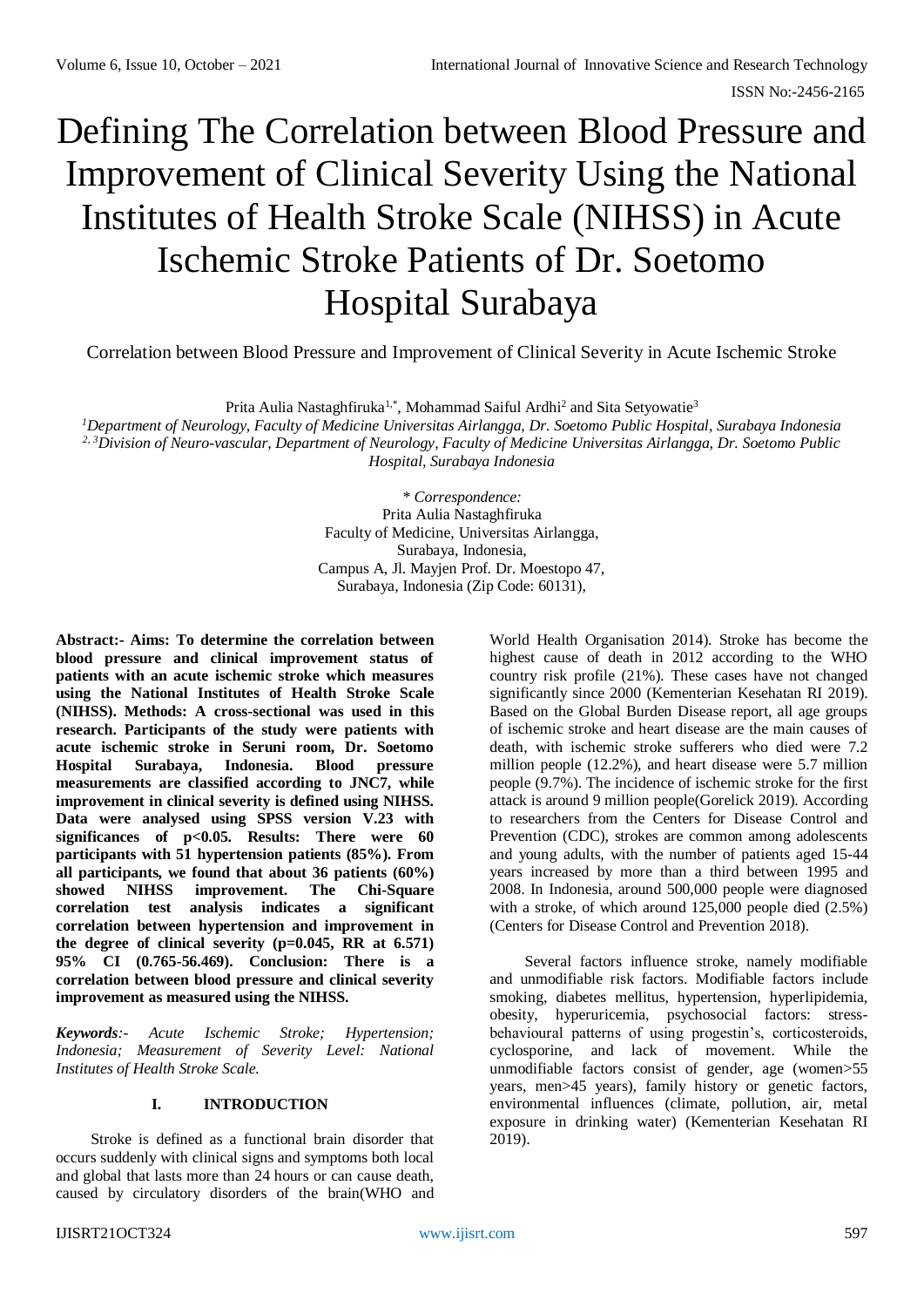### ISSN No:-2456-2165

High blood pressure is a significant risk factor that often occurs in stroke. High intraluminal pressure will cause changes in endothelial and smooth muscle function in the intracerebral arteries. Damage to the endothelium and changes in the interaction between blood cells and endothelium can cause thrombus (Johansson 1999). High blood pressure increases the risk of stroke by six times. High blood pressure, according to JNC 7, is grouped into stage 1b hypertension with the systolic blood pressure of 140 to 159mmHg or diastolic blood pressure of 90 to 99mmHg. Meanwhile, stage 2 has systolic blood pressure above 160 or diastolic blood pressure greater than 100 (Kirshner 2009). The higher the patient's blood pressure, the greater the chance of a stroke; this is due to damage to the blood vessel walls resulting in blockage or even rupture of brain blood vessels (Budhi Rianawati, Aurora, and Nugrahanitya 2015).

A temporary increase in blood pressure often occurs in acute ischemic stroke patients. The pathophysiology of this response is still being debated and the clinical outcome is controversial. This study suggests that increased blood pressure may be a protective response to ischemic tissue perfusion. It is very beneficial in some acute ischemic stroke patients with hypertension (Bager et al. 2018; Kvistad et al. 2013).

To measure the severity of stroke patients, researchers used the NIHSS (National Institutes of Health Stroke Scale) assessment. The NIHSS is a systematic assessment tool that quantitatively measures stroke associated with neurologic deficits. NIHSS is not only used to assess the degree of neurological deficits but also to facilitate communication between patients and medical personnel, evaluate, determine appropriate treatment, and predict treatment outcomes of stroke patients, determine the initial prognosis and complications, and necessary interventions. Currently, the NIHSS is widely used routinely to assess stroke severity in stroke care centres (Lyden 2017; Sackner-Bernstein 2003).

## STUDY OBJECTIVE

This study aimed to determine the effect of high blood pressure on the degree of severity in acute ischemic stroke patients based on clinical severity assessment using NIHSS.

## **II. MATERIALS AND METHODS**

This study was a mini research with an analytical observational study design and a cross-sectional approach to the stroke registry data for acute ischemic stroke patients who were in the neurological inpatient room (Seruni A room) RSUD Dr. Soetomo Surabaya, Indonesia. The data collected covers a period of 3 months from January to March 2019. The primary data used in this study include: (1). age, (2). Gender, (3). hypertension or not classified according to JNC 7, (4). National Institutes of Health Stroke Scale (NIHSS). The inclusion criteria in this study were patients with acute ischemic stroke hospitalized in the Seruni A room of Dr. Soetomo for three months from January to March 2019, and a stroke-registry form was created.

The clinical severity of the studied acute ischemic stroke patients was assessed using the National Institute of Health in Stroke Scale (NIHSS) worksheet. The NIHSS assessment is divided into (a) Score <5: mild neurological deficit, (b) Score 6-14: moderate neurological deficit, (c) Score 15-24: severe neurological deficit, (d) Score  $\geq$  25: the very severe neurological deficit (Lyden 2017; Sackner-Bernstein 2003). From the score obtained, the researcher then observed whether there was an improvement when the patient was admitted to the hospital and compared when the patient was discharged.

Data on patients with elevated blood pressure were stratified according to JNC 7 where hypertension was stage 1 with the systolic blood pressure of 140 to 159mmHg or diastolic blood pressure of 90 to 99mmHg. While stage 2 is a condition where the systolic blood pressure is above 160 or the diastolic blood pressure is greater than equal to 100 (Budhi Rianawati et al. 2015).

The collected data was analyzed using the Statistical Package for the Social Sciences (SPSS) v22 for Windows (IBM Inc., Chicago, IL). Chi-square test with the calculation of relative risk (RR) and 95 percent confidence interval was used to determine correlation with considered statistically significant when the value was p<0.05.

### **III. RESULTS**

This study involved 60 participants, most of whom were 58 years old. The total number of male patients was 38  $(63.3\%)$  and female patients were 22  $(36.7\%)$ . About 51 (85%) of patients with hypertension were found in this study. While 9 (12%) of patients who were not affected by hypertension were classified according to the JNC 7 classification. The degree of severity calculated showed improvement in as much as 36 (60%) patients, while there were no improvements in 24 (40%) patients (Table 1).

Table 1. Distribution data of participants

| Age                    | Total $(\%)$ | Mean   | Std.<br><b>Deviation</b> |  |
|------------------------|--------------|--------|--------------------------|--|
|                        |              |        |                          |  |
| $<$ 41 th              | 4(7.3)       | 58.45  | 12.613                   |  |
| 41-50 th               | 13 (23.6)    |        |                          |  |
| $51-60$ th             | 25(25.5)     |        |                          |  |
| $61-70$ th             | 15(27.3)     |        |                          |  |
| $>70$ th               | 9(16.4)      |        |                          |  |
| Gender                 |              |        |                          |  |
| Men                    | 38 (63.3)    |        |                          |  |
| Women                  | 22 (36.7)    |        |                          |  |
| Hypertency             |              |        |                          |  |
| N <sub>0</sub>         | 9(15)        |        |                          |  |
| Yes                    | 51 (85)      |        |                          |  |
| <b>Sistol Pressure</b> | Min: 110     | 152.15 | 22.619                   |  |
|                        | Max: 220     |        |                          |  |
| Diastol                | Min: 180     | 91     | 9.334                    |  |
| Pressure               | Max: 130     |        |                          |  |
| Improvement            | 36(60)       |        |                          |  |
| rate of NIHSS          | 24 (40)      | 8.58   | 5.613                    |  |
| Yes                    | Min: 1       |        |                          |  |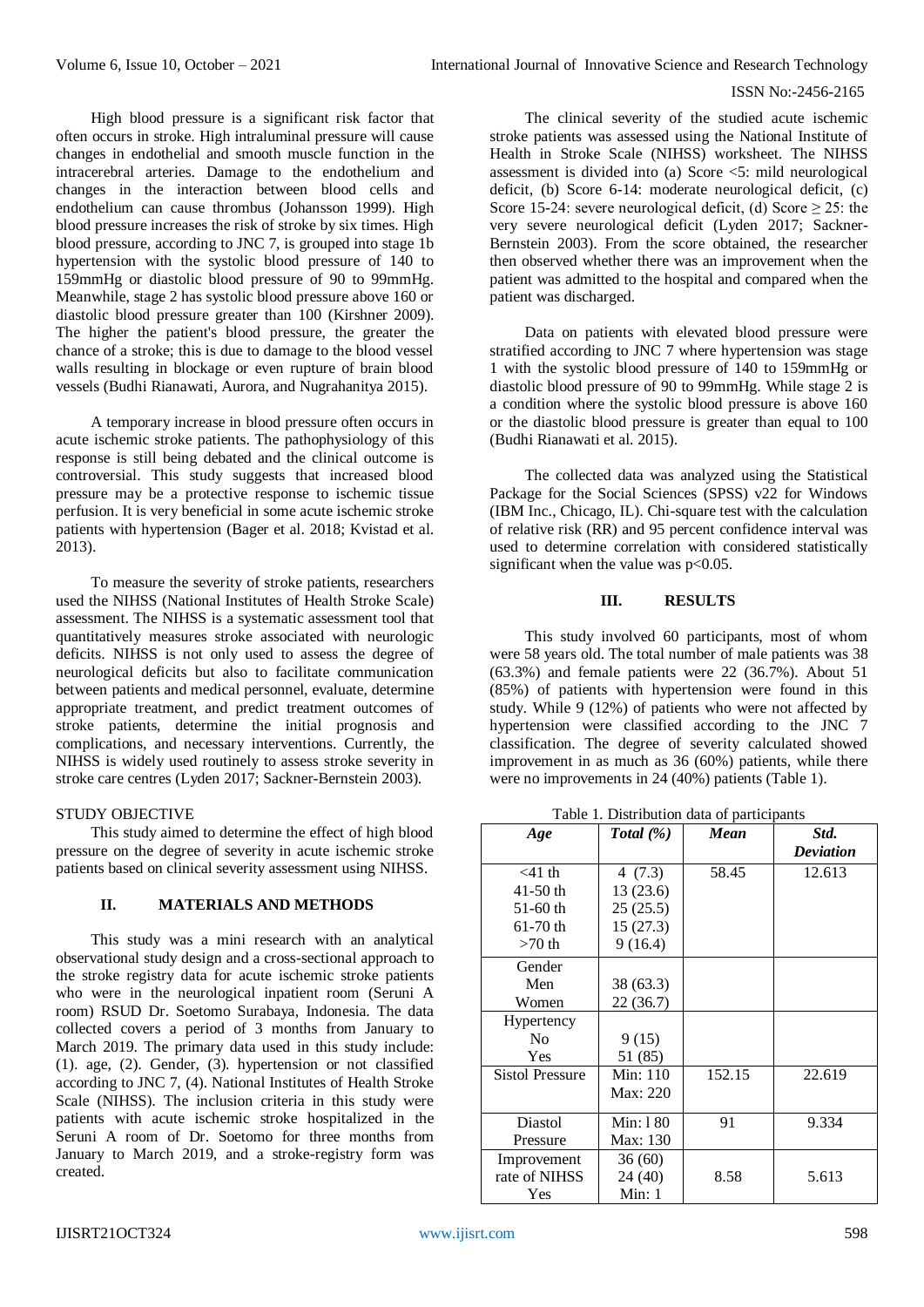| No<br>Pre NIHSS | Max: 30           |      |       |
|-----------------|-------------------|------|-------|
| Post-NIHSS      | Min: 0<br>Max: 30 | 7.15 | 5.845 |

There were 28 patients with hypertension with improved NIHSS and 23 patients who did not show improvement. From the analysis of the chi-square correlation test, it was found that there was a significant relationship between the increases in blood pressure. The improvement in the degree of clinical severity recorded p= 0.045, RR of 6.571, 95 percent of CI (0.765-56.469). So H0 is rejected, which means there is a significant relationship between blood pressure and improvement in clinical severity as measured by the National Institutes of Health Stroke Scale (NIHSS). (Table 2)

Table 2. The chi-square analysis test between increased blood pressure and NIHSS

| proper pressure and influent |                                                              |    |               |                                   |  |  |  |  |
|------------------------------|--------------------------------------------------------------|----|---------------|-----------------------------------|--|--|--|--|
| <i>Hypertension</i>          | <b>The</b><br><i>Improvement</i><br>of NIHSS<br><b>Score</b> |    | $p-$<br>value | 95% Confidence<br><i>Interval</i> |  |  |  |  |
|                              | Yes                                                          | No |               |                                   |  |  |  |  |
| N <sub>0</sub>               |                                                              |    | 0.045         | (RR 6.571)                        |  |  |  |  |
| Yes                          | 28                                                           | 23 |               | 95% CI (0.765-                    |  |  |  |  |
|                              |                                                              |    |               | 56.469).                          |  |  |  |  |
| Total                        | 36                                                           | 24 |               |                                   |  |  |  |  |

#### **IV. DISCUSSION**

In this study, researchers found a significant relationship between blood pressure and improvement in clinical severity in acute ischemic stroke patients, which is the standard measurement using the National Institutes of Health Stroke Scale (NIHSS). The result of the p-value is  $0.045$  (<0.005) which is significant. Then the results obtained a relative risk (RR) of 6,571 with a confidence interval of 95 percent, this indicates that compared with patients who do not suffer from hypertension, acute ischemic stroke patients with hypertension have a risk of 6 times greater to experience improvement in clinical severity. This is related to a study that states that an increase in blood pressure in the acute phase of ischemic stroke greatly affects stroke severity later in life. This happens because there is an autoregulation mechanism of cerebral blood flow (CBF) to prevent the penumbra formation (Bager et al. 2018; Baron 2001; Kvistad et al. 2013; Strbian et al. 2010).

Cerebral blood flow (CBF) in patients with chronic hypertension indicate cerebrovascular or cerebral artery autoregulation changes. Cerebral artery autoregulation is the ability of brain blood vessels to adjust their lumen so that CBF remains stable even though perfusion pressure changes. If the intraluminal pressure drops there will be vasodilation and vice versa. At mean arterial blood pressure (MABP) of up to 60-70mmHg and an increase of up to 150- 160 mmHg can still be overcome by autoregulation. A low MABP can decrease CBF (Hingot et al. 2020; Markus

#### ISSN No:-2456-2165

2004). Total human CBF at rest is about 800 ml/min, 15-20 precents of total cardiac output (CO). The flow of cerebral perfusion is very high, whereas the ratio of diastolic to systolic flow is much higher for cerebral circulation. Anatomical characteristics and functional responses, including cerebral autoregulation, serve as protection for preventing expansion of ischemia (Kety 1950). A similar finding in another study stated that a temporary increase in blood pressure in patients with acute ischemic stroke indicates a protective response to maintain perfusion in ischemic brain tissue. Patients with hypertension significantly improved the degree of clinical severity obtained from the NIHSS score with a p-value  $= 0.001$ (Bager et al. 2018; Kvistad et al. 2013; Shin et al. 2008; Whitworth 2003).

The findings indicate that blood pressure has correlation with the improvement of NIHSS score. This means there is a quite significant correlation between blood pressure and the severity of ischemic stroke. The literature disclosed by Qureshi (2008) explains that increased blood pressure is a natural response or a natural protective effect to maintain perfusion and collateral blood flow in the penumbra to remain good. This condition will prevent continuous ischemia, which will affect the patient's clinical outcome (Qureshi 2008). The Heart Association/American Stroke Association (AHA/ASA) guidelines reveal that the benefit of lowering blood pressure in patients with systole/diastole of ≥220/120 in acute ischemic stroke patients within the first 48-72 hours is doubtful. It will be better if the medication declines the patient's blood pressure for 24 hours after the onset of the attack. Moreover, the blood pressure can be lowered by 15 percent from the previous condition. Clinicians must be careful that reducing blood pressure in the early phase of acute ischemic stroke will interfere with collateral blood flow and pose a risk for expansion of ischemic or recurrent strokes. This is an essential aspect of preventing brain hypoperfusion due to disruption of acute cerebral artery autoregulation (Zaidi et al. 2013).

The clinical severity of this study was determined by the NIHSS, which has been described as a well-validated and commonly used stroke scoring scale for assessing neurological deficits. The NIHSS can be used and has been validated (Williams, Yilmaz, and Lopez-Yunez 2000). The NIHSS score can be a reference for assessing the severity of neurological deficits to determine the success of therapy in clinical practice and research (Lyden 2017). Various previous studies can support this study where there is a physiological mechanism of increasing blood pressure at the onset of ischemic stroke as prevention for deterioration of the patient's clinical condition, which was measured using NIHSS.

# **V. CONCLUSION**

The variable affecting the degree of clinical improvement in patients was increased blood pressure during acute ischemic stroke. Patients with hypertension have high probability to experience improvement in clinical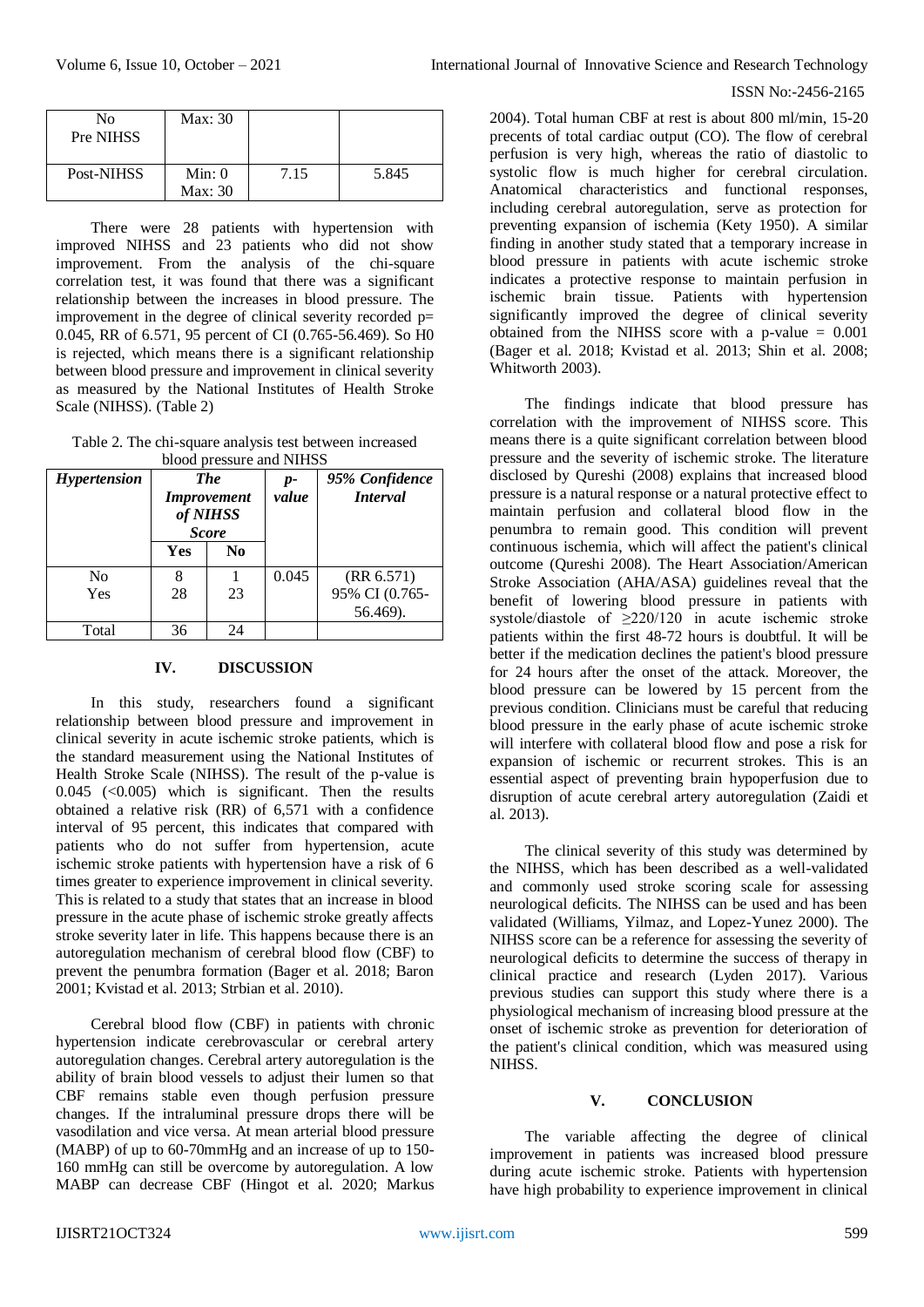ISSN No:-2456-2165

severity, while those who have no hypertension diagnosis are less likely to be in severe condition.

## **RECOMMENDATION**

As the explained findings in this paper, we recommend that patients and clinicians should be more careful in lowering blood pressure when facing an early phase of ischemic stroke

Author Contributions: Conceptualization, P.A.N., M.S.A and S.S.; methodology, M.S.A. and S.S; software, P.A.N.; validation, P.A.N., M.S.A and S.S.; formal analysis, P.A.N.; investigation, P.A.N. and M.S.A.; resources, M.S.A. and S.S.; data curation, P.A.N.; writing—original draft preparation, P.A.N.; writing—review and editing, M.S.A and S.S..; visualization, P.A.N..; supervision, M.S.A. and S.S..; project administration, P.A.N.; funding acquisition, P.A.N., M.S.A and S.S. All authors have read and agreed to the published version of the manuscript.

Funding: This research received no external funding.

Institutional Review Board Statement: This study had got ethical approval from the ethical committee of Dr. Soetomo General Hospital (no.1239/KEPK/VI/2019)

Informed Consent Statement: Informed consent was obtained from all subjects involved in the study.

Data Availability Statement: The authors confirm that the data supporting the findings of this study are available based on a request to the corresponding author.

Acknowledgements: none

Conflicts of Interest: The authors declare no conflict of interest.

## **REFERENCES**

- [1]. Bager, Johan Emil, Clara Hjalmarsson, Karin Manhem, and Bjorn Andersson. 2018. "Acute Blood Pressure Levels and Long-Term Outcome in Ischemic Stroke." *Brain and Behavior* 8(6). doi: 10.1002/brb3.992.
- [2]. Baron, J. C. 2001. "Perfusion Thresholds in Human Cerebral Ischemia: Historical Perspective and Therapeutic Implications." Pp. 2–8 in *Cerebrovascular Diseases*. Vol. 11.
- [3]. Budhi Rianawati, Sri, Habiba Aurora, and Yulia Nugrahanitya. 2015. "Correlation between Blood Pressure at Admitted Emergency Room and Clinically Outcome in Acute Thrombotic Stroke Patients." *MNJ (Malang Neurology Journal)* 1(2):51–58. doi: 10.21776/ub.mnj.2015.001.02.4.
- [4]. Centers for Disease Control and Prevention. 2018. "Stroke." *CDC*. Retrieved (https://www.cdc.gov/stroke.html).
- [5]. Gorelick, Philip B. 2019. "The Global Burden of Stroke: Persistent and Disabling." *The Lancet Neurology* 18(5):417–18.
- [6]. Hingot, Vincent, Camille Brodin, Florent Lebrun, Baptiste Heiles, Audrey Chagnot, Mervé Yetim, Maxime Gauberti, Cyrille Orset, Mickael Tanter, Olivier Couture, Thomas Deffieux, and Denis Vivien. 2020. "Early Ultrafast Ultrasound Imaging of Cerebral Perfusion Correlates with Ischemic Stroke Outcomes and Responses to Treatment in Mice." *Theranostics* 10(17):7480–91. doi: 10.7150/thno.44233.
- [7]. Johansson, Barbro B. 1999. "Hypertension Mechanisms Causing Stroke." Pp. 563–65 in *Clinical and Experimental Pharmacology and Physiology*. Vol. 26.
- [8]. Kementerian Kesehatan RI. 2019. *Pedoman Nasional Pelayanan Kedokteran Tata Laksana Stroke*. Jakarta.
- [9]. Kety, Seymour S. 1950. "Circulation and Metabolism of the Human Brain in Health and Disease." *The American Journal of Medicine* 8(2):205–17.
- [10]. Kirshner, Howard S. 2009. "Differentiating Ischemic Stroke Subtypes: Risk Factors and Secondary Prevention." *Journal of the Neurological Sciences*  $279(1-2):1-8.$
- [11]. Kvistad, Christopher Elnan, Nicola Logallo, Halvor Oygarden, Lars Thomassen, Ulrike Waje-Andreassen, and Halvor Naess. 2013. "Elevated Admission Blood Pressure and Stroke Severity in Acute Ischemic Stroke: The Bergen NORSTROKE Study." *Cerebrovascular Diseases* 36:351–54. doi: 10.1159/000355685.
- [12]. Lyden, Patrick. 2017. "Using the National Institutes of Health Stroke Scale." *Stroke* 48(2):513–19.
- [13]. Markus, H. S. 2004. "Cerebral Perfusion and Stroke." *Journal of Neurology, Neurosurgery and Psychiatry* 75(3):353–61.
- [14]. Qureshi, Adnan I. 2008. "Acute Hypertensive Response in Patients with Stroke Pathophysiology and Management." *Circulation* 118(2):176–87.
- [15]. Sackner-Bernstein, J. 2003. "The JNC 7 Hypertension Guidelines." *JAMA: The Journal of the American Medical Association* 290(10):1312-b-1312. doi: 10.1001/jama.290.10.1312-c.
- [16]. Shin, Hwa Kyoung, Masaki Nishimura, Phillip B. Jones, Hakan Ay, David A. Boas, Michael A. Moskowitz, and Cenk Ayata. 2008. "Mild Induced Hypertension Improves Blood Flow and Oxygen Metabolism in Transient Focal Cerebral Ischemia." *Stroke* 39(5). doi: 10.1161/STROKEAHA.107.499483.
- [17]. Strbian, Daniel, Tiina Sairanen, Kirsi Rantanen, Katja Piironen, Sari Atula, Turgut Tatlisumak, and Lauri Soinne. 2010. "Characteristics and Outcome of Ischemic Stroke Patients Who Are Free of Symptoms at 24 Hours Following Thrombolysis." *Cerebrovascular Diseases* 31(1):37–42. doi: 10.1159/000320263.
- [18]. Whitworth, Judith A. 2003. "2003 World Health Organization (WHO)/International Society of Hypertension (ISH) Statement on Management of Hypertension." *Journal of Hypertension* 21(11):1983– 92.